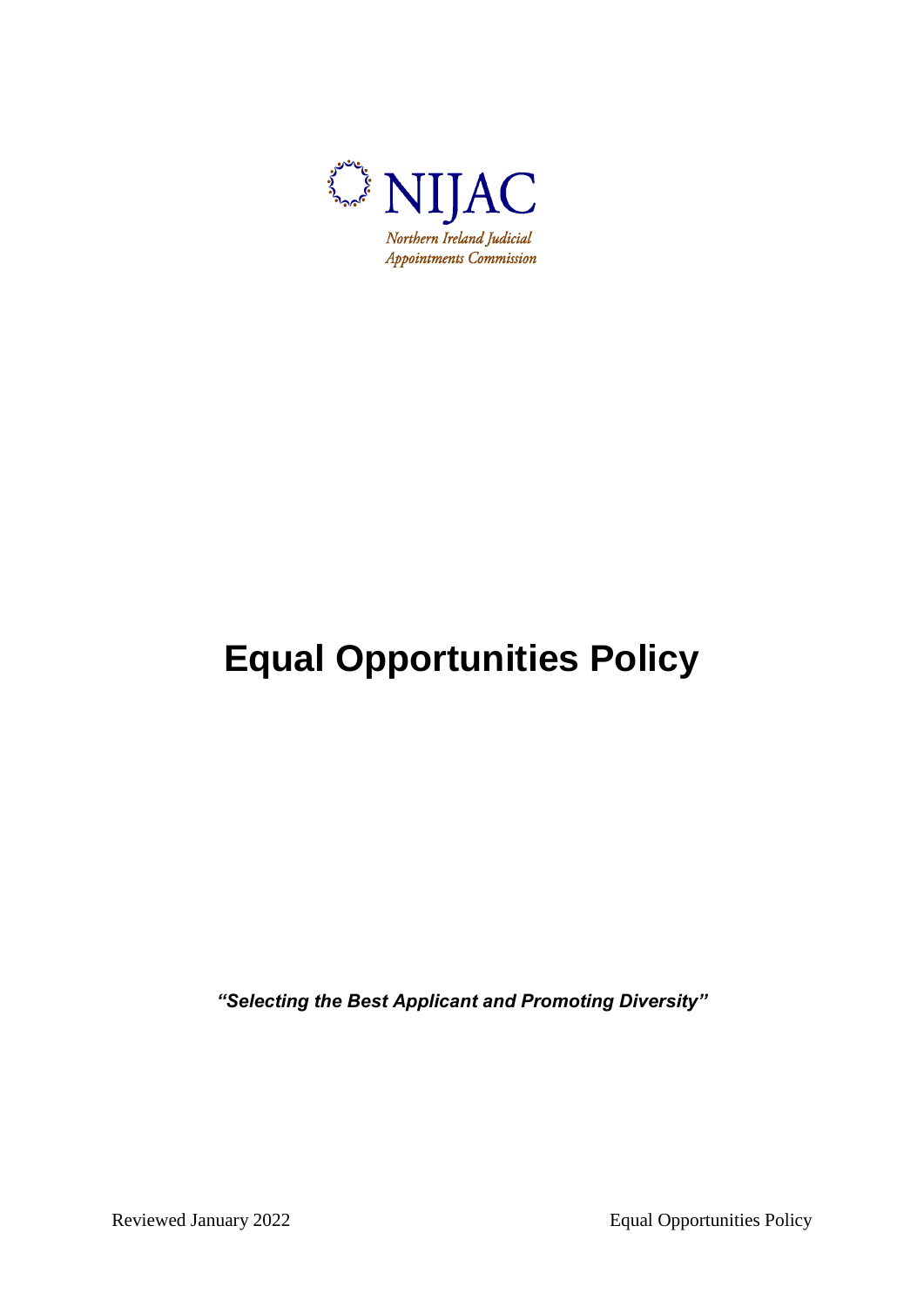## **1. Background**

- 1.1 Northern Ireland Judicial Appointments Commission (NIJAC) was established on 15 June 2005 as an independent public body under the Justice (Northern Ireland) Acts 2002 & 2004 (the 2002 and 2004 Acts), as amended. Upon the devolution of justice on the 12 April 2010 the Northern Ireland Act 2009 (the 2009 Act) extended NIJAC's statutory duties.
- 1.2 NIJAC is an appointing body, selecting and appointing to non-crown judicial offices in various Courts and Tribunals throughout Northern Ireland. NIJAC select and make recommendations for crown appointments up to and including High Court Judge.
- 1.3 NIJAC selects and appoints, and recommends for appointment on merit, through fair and open competition and by selecting from the widest possible range of eligible applicants. Its work encompasses the principles of:-
	- **Nerit**
	- Independence
	- **Diversity**
	- **Fairness**
	- **Transparency**
	- **Accountability**
	- **•** Partnership

## **2. Purpose**

- 2.1 The aim of this policy is to communicate the commitment of NIJAC to the promotion of equality of opportunity in line with its statutory remit for the selection of individuals for appointment and recommendation for appointment to judicial office by NIJAC.
- 2.2 It is NIJAC's policy to have due regard to the need to promote equality of opportunity to actual and potential applicants.
- 2.3 The promotion of equality must leave out of account: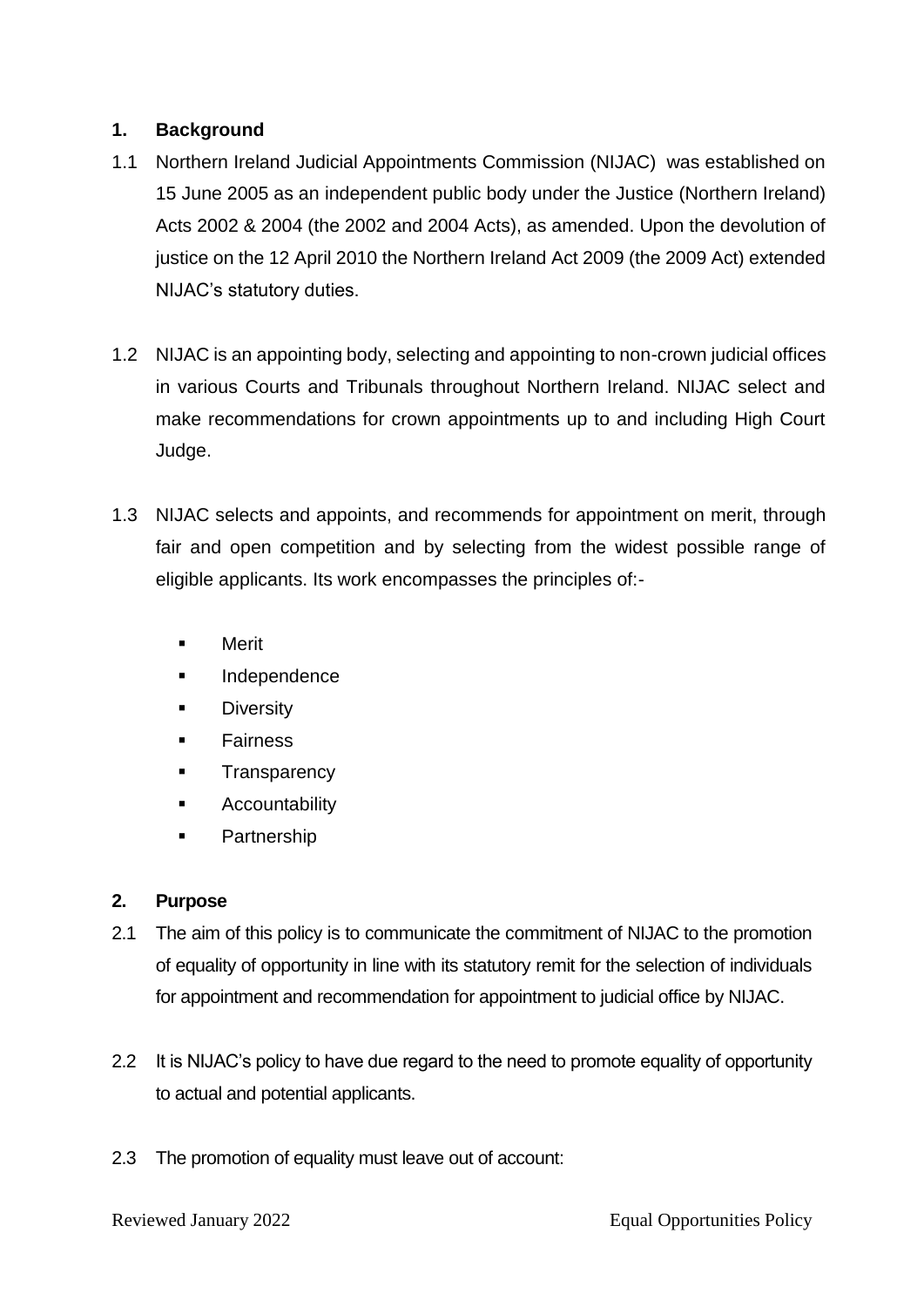- Sex
- Pregnancy or maternity
- Gender reassignment
- Marital status or civil partnership status
- Religious belief or similar philosophical belief
- Political opinion
- Racial Group
- Age<sup>1</sup>
- Sexual orientation
- **Disability**
- Dependant responsibilities
- 2.4 NIJAC recognises that the provision of equal opportunities in assessment and selection to judicial office is not only good employment practice, but aims to encourage the widest pool of applicants to make application for judicial office.
- 2.5 This policy sets out the framework for the provision of equality of opportunity in the assessment and selection process for judicial office and is intended to prevent all forms of unlawful and unfair discrimination.
- 2.6 All applicants will be treated fairly and will not be discriminated against on any of the above grounds. Decisions about assessment and selection to judicial office will be made objectively and solely on the basis of merit.
- 2.7 All appointments to judicial office are underpinned by the core principles outlined below to demonstrate a real commitment to equality of opportunity.

## **3. Policy Objectives**

3.1 NIJAC identifies the following commitments as its objectives to achieve and maintain equality of opportunity through its policies, practices and procedures.

<sup>1</sup> <sup>1</sup> Under Statute the upper age limit of 70 years applies to judicial appointments within NIJAC's remit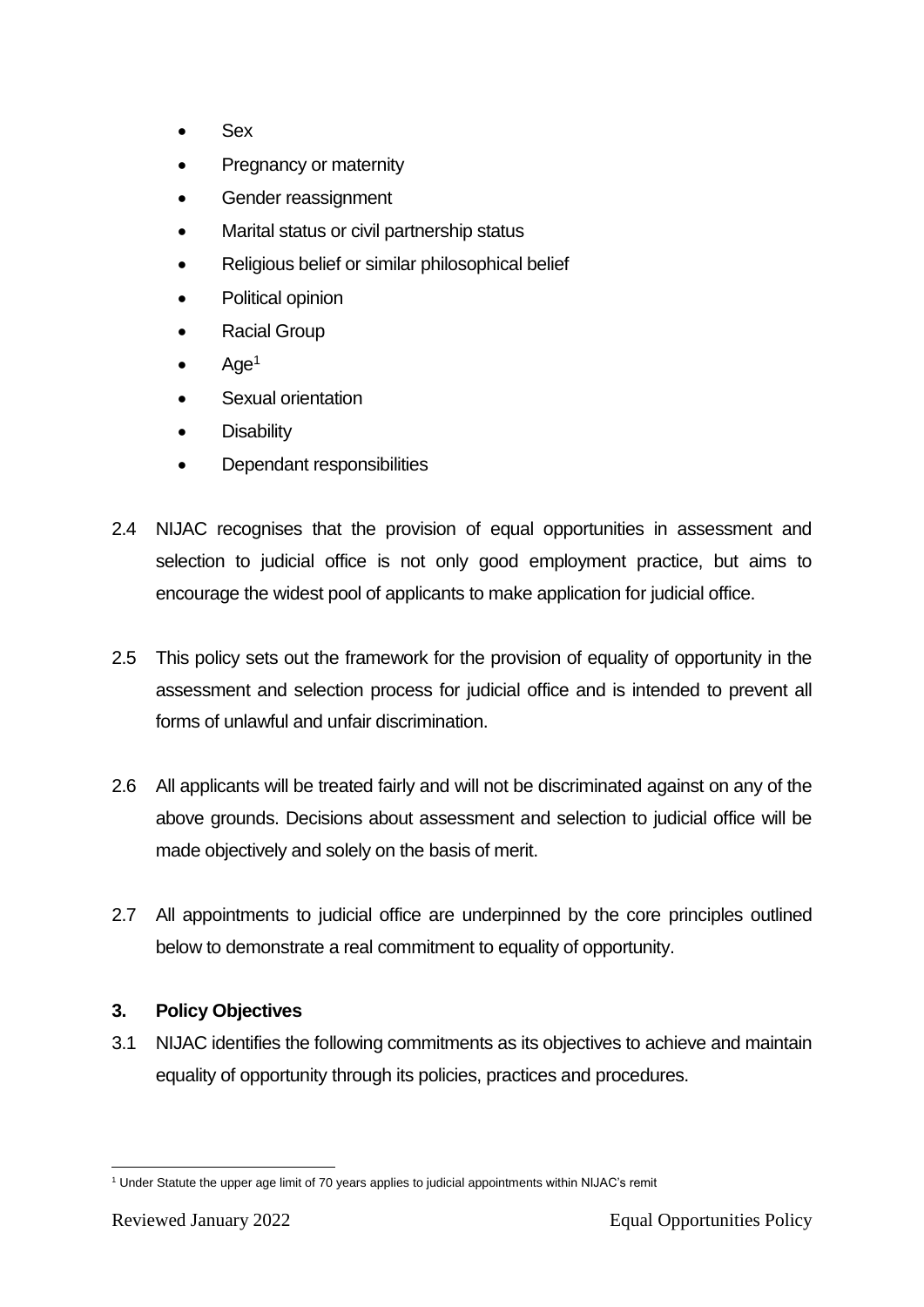NIJAC is committed to:

- promoting equality of opportunity for all actual and potential applicants for judicial office
- preventing unlawful direct and indirect discrimination and harassment and victimisation throughout the assessment and selection process
- fulfilling all our legal obligations under equality legislation and associated codes of practice
- implementing the Programme of Action as part of NIJAC's strategic approach to diversity and communications
- embedding the principles of this policy in other related policies, practices and procedures to ensure assessment and selection processes are demonstrably fair and underpinned by our commitment to equality of opportunity, and
- regarding all breaches of the Equal Opportunities Policy as a serious matter and taking appropriate action.

## **4. Scope**

- 4.1 The Equal Opportunities Policy applies to all those applying for judicial office through NIJAC and those individuals involved in the process of selection, i.e.
	- Commissioners
	- Staff of NIJAC, and
	- Any other individuals and organisations acting on behalf of NIJAC in the assessment and selection process.

## **5. Principles**

- 5.1 The Commissioners of NIJAC are appointed to provide a high quality service to the people of Northern Ireland by selecting the best applicants for appointment to judicial office.
- 5.2 This Equal Opportunities Policy is central to that goal and additionally aims to encourage applicants from the widest possible pool of eligible applicants.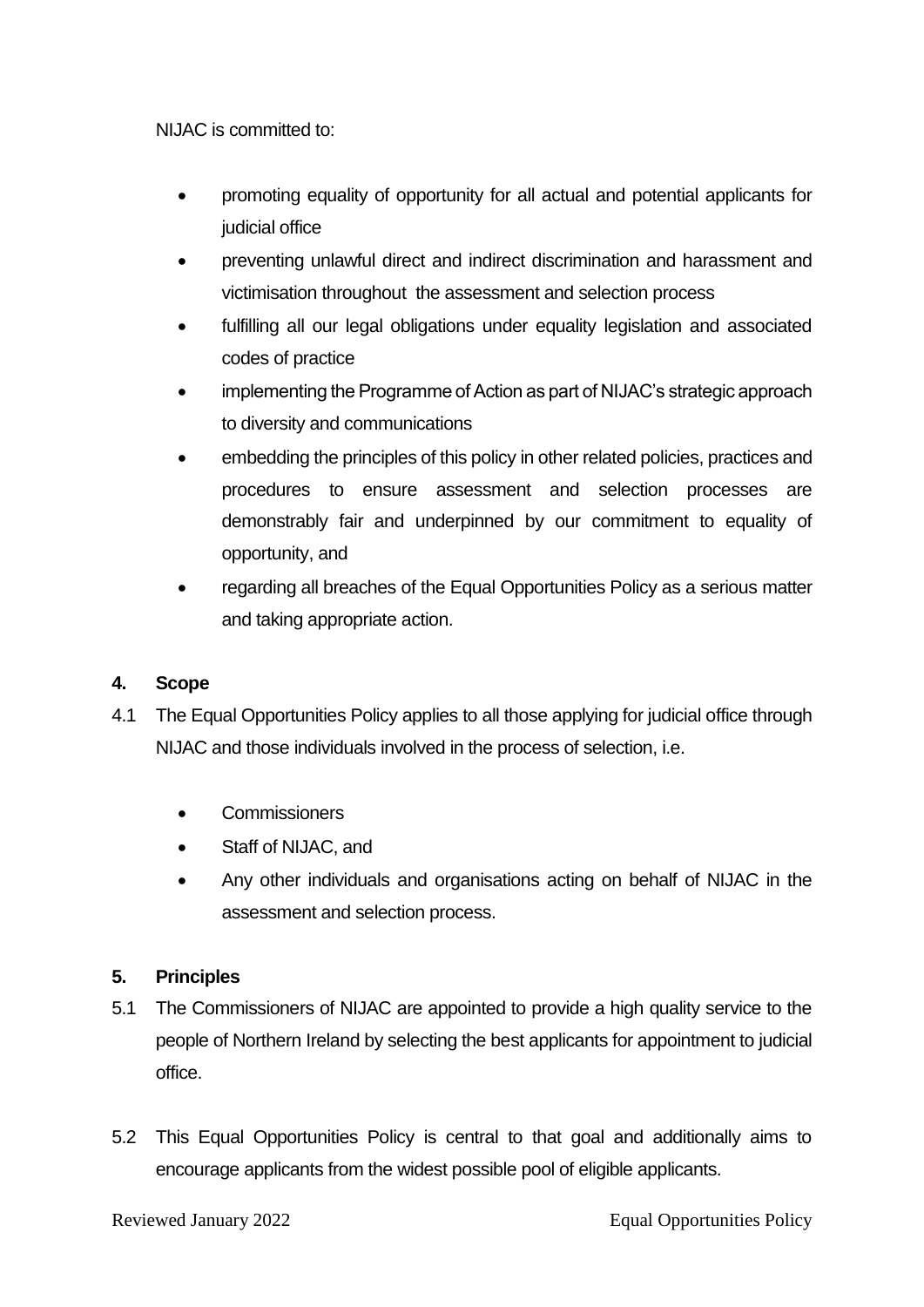5.3 NIJAC seeks to maintain confidence in the judicial appointments process by operating a system based on the following principles:

#### **Principle 1:** Merit

The Commissioners uphold the belief that the operation of the merit principle is central to ensuring any recommendation for judicial appointment is fit for purpose and that selection for judicial office should be through open and fair competition.

The merit principle aligns itself with the promotion of equality of opportunity in the assessment and selection process.

## **Principle 2:** Fairness and Accountability

All assessment and selection processes and practices adopted by NIJAC will be fit for purpose and consistent with the merit principle. All processes and selection decisions will operate in a fair, consistent and non-biased manner in the pursuit of selecting the best applicants for judicial office. Job related criteria and assessment methods will assist in providing applicants with an opportunity to demonstrate that they meet the necessary criteria to undertake the responsibilities of the office under recruitment.

## **Principle 3:** Transparency and Openness

NIJAC wishes to promote confidence within the community and interested parties in communicating the assessment and selection process that it adopts.

NIJAC continually strives to provide information regarding its assessment and selection processes to encourage the widest pool of applicants for judicial office.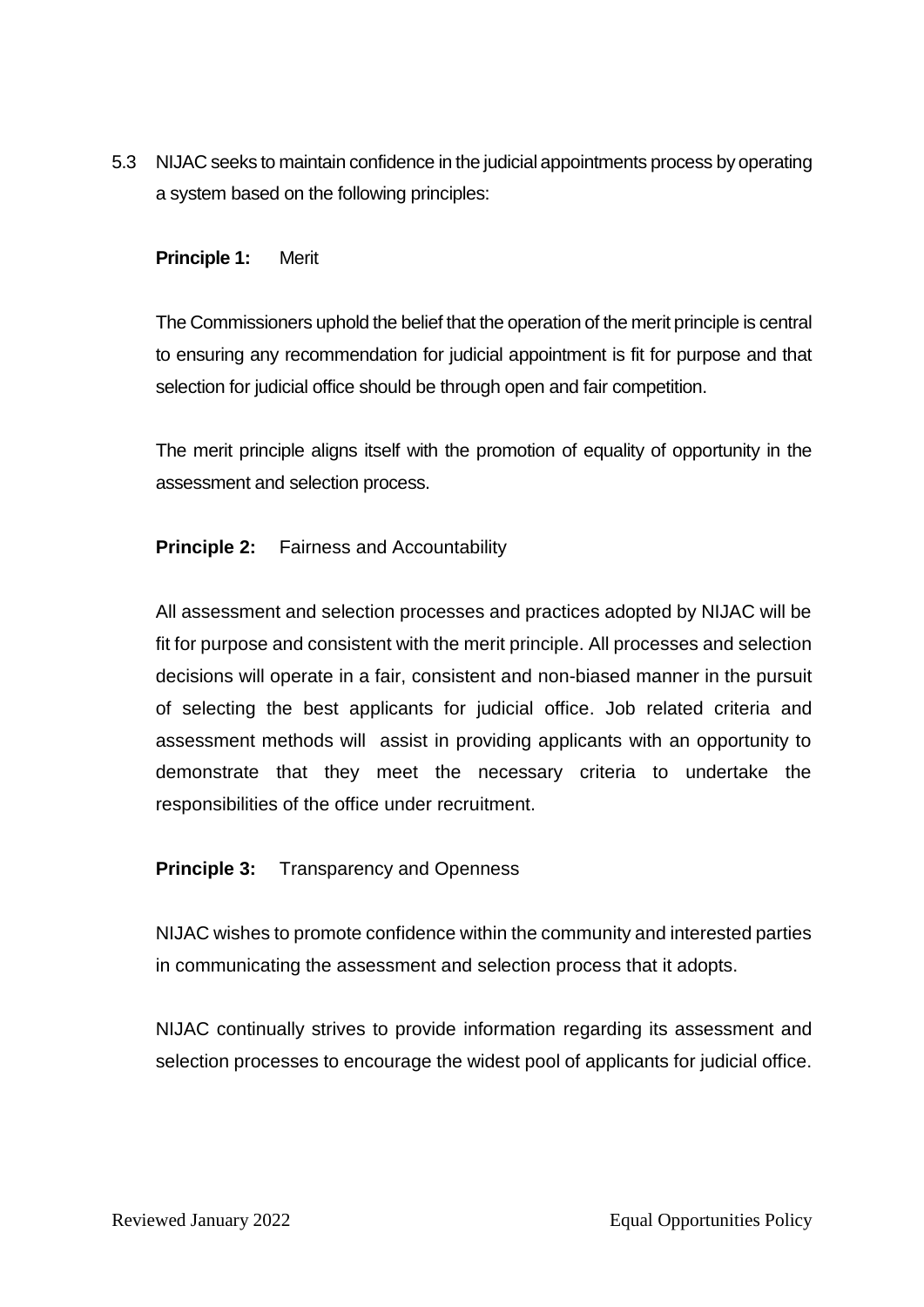#### **Principle 4:** Diversity

NIJAC is committed at all times to engage in a programme of action which is designed to secure, so far as it is reasonably practicable to do so, that appointments to listed judicial offices are such that those holding such offices are reflective of the community in Northern Ireland. NIJAC is also committed at all times to engage in a programme of action which requires it, so far as it is reasonably practicable to do so, to secure that a range of persons reflective of the community in Northern Ireland is available for consideration by NIJAC whenever it is required to select a person to be appointed, or recommended for appointment, to a listed judicial office. The programme of action includes:

- tailored Outreach Plans for all competitions
- working with others to promote and enhance understanding of judicial opportunities, and
- extending our understanding of the challenges and barriers to achieving Judicial diversity and doing what we can to alleviate or eliminate.

## **6. Implementation**

6.1 The Commissioners, staff and those acting on NIJAC's behalf have specific responsibility for the effective implementation of this policy and promotion of equality in the application of its procedures.

In order to implement this policy we shall:

- Communicate the policy to applicants, Commissioners, staff, Referees and relevant others (such as those members co-opted to Selection Committees)
- Ensure all Selection Committee Chairpersons, members and staff are aware of personal responsibilities for understanding and implementing the Policy
- Apply the requirements, committed to under this policy, to all other policies, practices and procedures relevant to NIJAC and the dispatch of its business
- Provide recruitment, selection and equality training and guidance as appropriate to all those involved in the assessment and selection process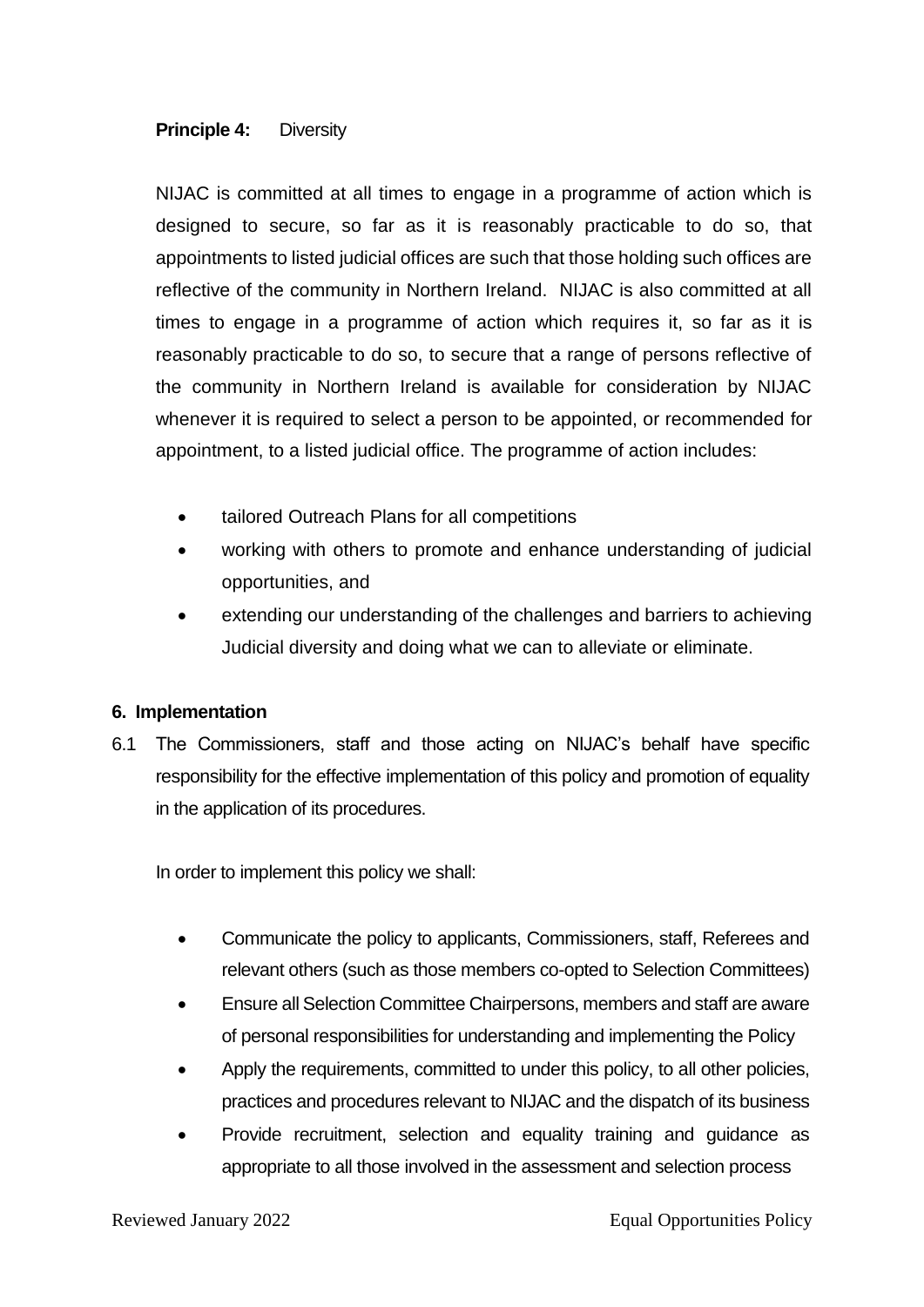- Incorporate our Equal Opportunities Statement into general communication practices (e.g. Information Packs, Website etc) - *NIJAC is committed to equality of opportunity for all who are eligible for judicial office and welcomes applications from women and men from all backgrounds and sections of the community. NIJAC will appoint the applicant who appears to NIJAC to be the most suitable based on merit,* and
- Seek to ensure that adequate resources are made available to fulfil the objectives of the policy.

#### **7. Variation**

7.1 This policy, or the arrangements under it, may be varied, amended or adjusted at any time.

#### **8. Review and Reporting**

- 8.1 The Equal Opportunities Policy will be reviewed tri-annually and action taken as necessary.
- 8.2 The Annual Report published by NIJAC will provide information regarding equality monitoring in respect of its schemes.

## **9. Complaints**

- 9.1 All complaints relating to equal opportunities will be considered, dealt with or investigated promptly and confidentially, in accordance with NIJAC's Complaints Policy and Procedure which is available at [www.nijac.gov.uk](http://www.nijac.gov.uk/)
- 9.2 In addition to our internal and statutory procedures applicants have the right to seek advice and support from the Equality Commission or the right to pursue complaints of discrimination regarding equality of opportunity to an Industrial Tribunal or the Fair Employment Tribunal.

**Signed**